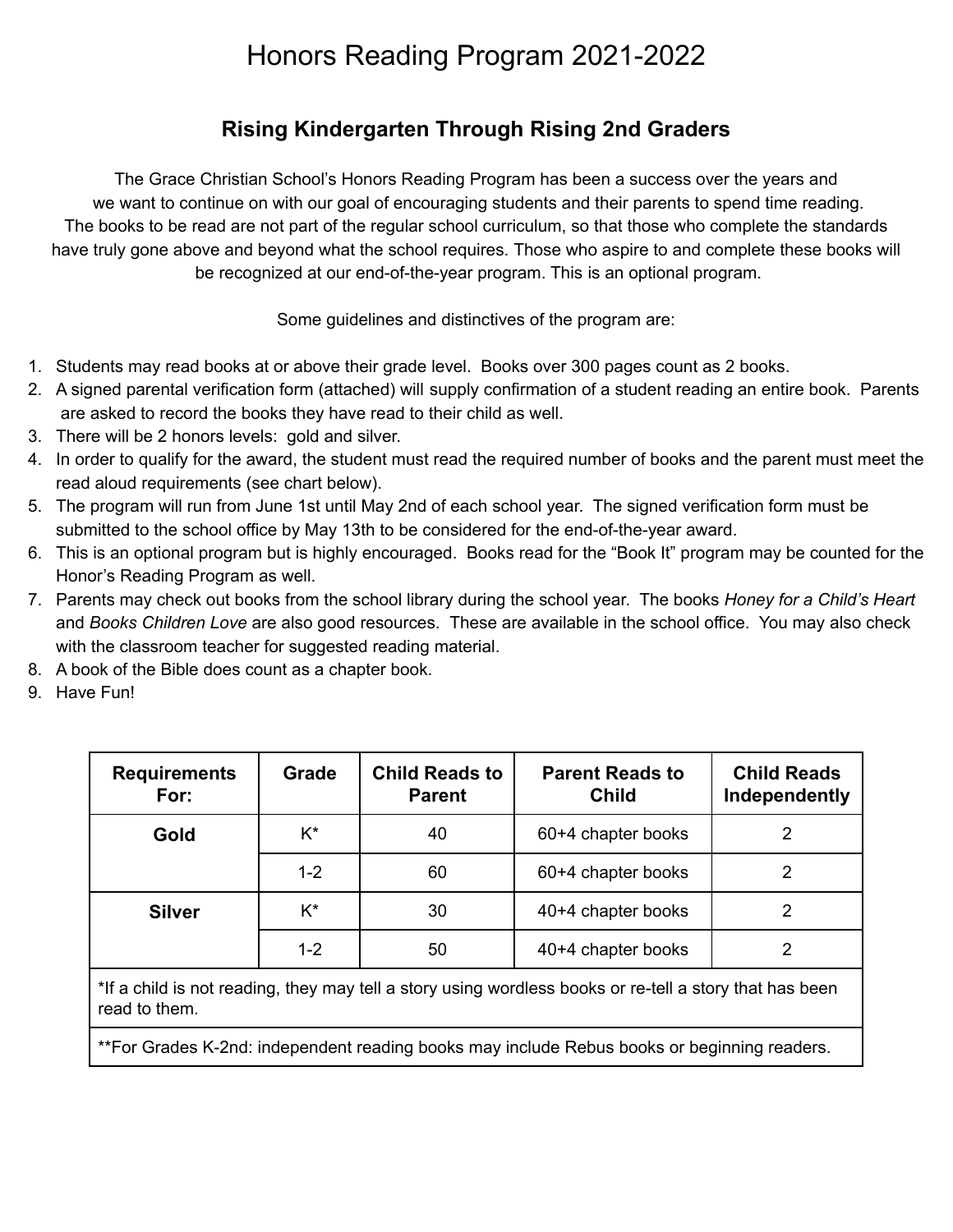## Grace Christian School Honors Reading Program Verification Form

### **Kindergarten - 2nd Grade**

Student's Name: \_\_\_\_\_\_\_\_\_\_\_\_\_\_\_\_\_\_\_\_\_\_\_\_\_\_\_\_\_Grade: \_\_\_\_\_\_\_\_\_\_\_\_\_\_\_\_\_\_\_\_\_\_\_\_\_\_\_\_\_

#### \*\*\* RETURN TO THE OFFICE NO LATER THAN MAY 13TH \*\*\*

This is to verify that my child has read the books listed below.

Parent's Signature: \_\_\_\_\_\_\_\_\_\_\_\_\_\_\_\_\_\_\_\_\_\_\_\_\_\_\_\_\_\_\_\_\_\_\_\_\_ Date: \_\_\_\_\_\_\_\_\_\_\_\_\_\_\_\_\_\_\_\_\_

| <b>Child Reads Independently</b>             |        |      |              |                           |  |  |
|----------------------------------------------|--------|------|--------------|---------------------------|--|--|
| <b>Title of Book</b>                         | Author | Date | No. of Pages | Child Reads Independently |  |  |
| 1.                                           |        |      |              |                           |  |  |
| 2.                                           |        |      |              |                           |  |  |
| <b>Chapter Books Read to Child by Parent</b> |        |      |              |                           |  |  |
| <b>Title of Book</b>                         | Author | Date | No. of Pages | Parent Reads to Child     |  |  |
| 1.                                           |        |      |              |                           |  |  |
| 2.                                           |        |      |              |                           |  |  |
| 3.                                           |        |      |              |                           |  |  |
| 4.                                           |        |      |              |                           |  |  |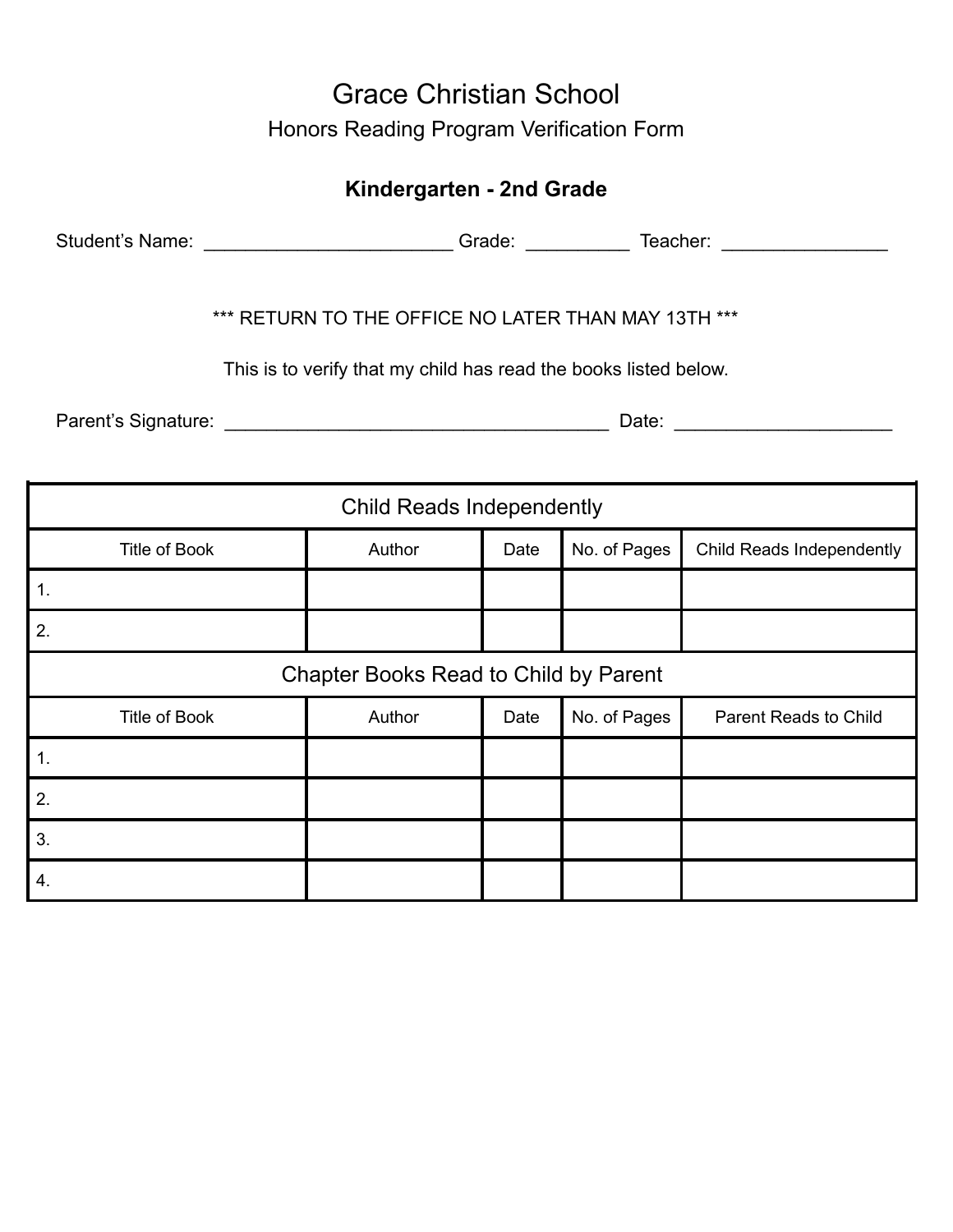| LIST BELOW BOOKS CHILD READS TO PARENT |        |      |            |          |                                          |
|----------------------------------------|--------|------|------------|----------|------------------------------------------|
| Title of Book                          | Author | Date | No of Pgs. | Initials |                                          |
| $\mathbf 1$                            |        |      |            |          | $\mathsf C$<br>$\mathsf{H}%$             |
| $\sqrt{2}$                             |        |      |            |          | $\mathsf{I}$<br>L                        |
| $\ensuremath{\mathsf{3}}$              |        |      |            |          | D                                        |
| $\overline{4}$                         |        |      |            |          |                                          |
| $\sqrt{5}$                             |        |      |            |          | R<br>E<br>A<br>D                         |
| $\,6\,$                                |        |      |            |          | $\mathsf{S}$                             |
| $\boldsymbol{7}$                       |        |      |            |          |                                          |
| $\bf 8$                                |        |      |            |          | T<br>$\circ$                             |
| $\boldsymbol{9}$                       |        |      |            |          | $\mathsf{P}$                             |
| $10$                                   |        |      |            |          | $\boldsymbol{\mathsf{A}}$                |
| 11                                     |        |      |            |          | R<br>E<br>$\overline{\mathsf{N}}$        |
| $12$                                   |        |      |            |          | T                                        |
| $13$                                   |        |      |            |          | $^\star$                                 |
| 14                                     |        |      |            |          | *<br>*                                   |
| 15                                     |        |      |            |          |                                          |
| $16\,$                                 |        |      |            |          | $\mathsf C$<br>$\boldsymbol{\mathsf{H}}$ |
| $17$                                   |        |      |            |          | -                                        |
| $18\,$                                 |        |      |            |          | $\mathsf D$                              |
| $19$                                   |        |      |            |          |                                          |
| $20\,$                                 |        |      |            |          | R<br>E<br>A<br>D<br>S                    |
| $21$                                   |        |      |            |          |                                          |
| $22\,$                                 |        |      |            |          |                                          |
| $23\,$                                 |        |      |            |          | $\begin{array}{c}\nT \\ O\n\end{array}$  |
| $24\,$                                 |        |      |            |          | $\mathsf{P}$                             |
| $25\,$                                 |        |      |            |          |                                          |
| ${\bf 26}$                             |        |      |            |          | ARENT                                    |
| $27\,$                                 |        |      |            |          |                                          |
| ${\bf 28}$                             |        |      |            |          |                                          |
| $29\,$                                 |        |      |            |          |                                          |
| 30 (K Silver)                          |        |      |            |          |                                          |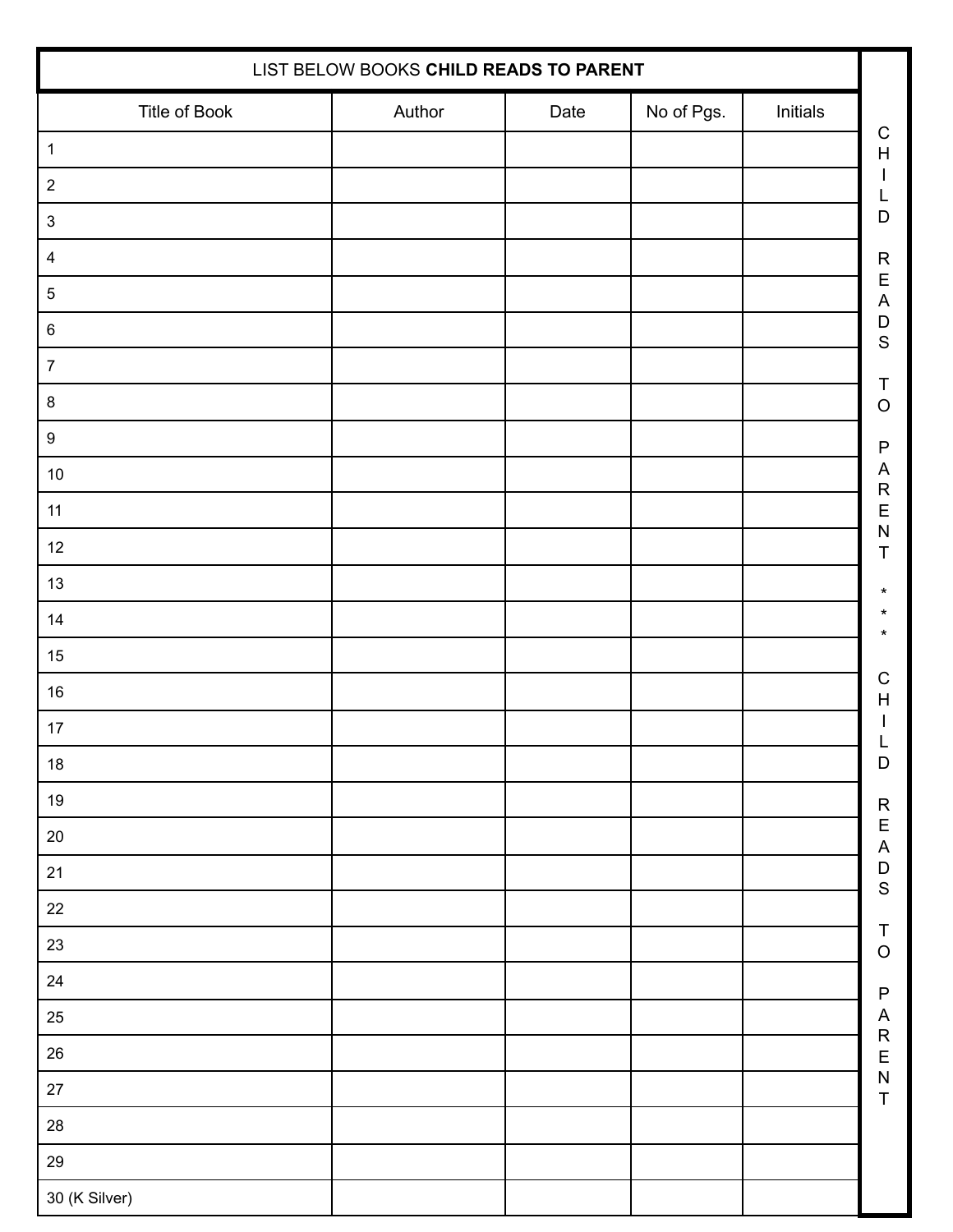| LIST BELOW BOOKS CHILD READS TO PARENT |        |      |            |          |
|----------------------------------------|--------|------|------------|----------|
| Title of Book                          | Author | Date | No of Pgs. | Initials |
| $31$                                   |        |      |            |          |
| 32                                     |        |      |            |          |
| $33\,$                                 |        |      |            |          |
| 34                                     |        |      |            |          |
| $35\,$                                 |        |      |            |          |
| 36                                     |        |      |            |          |
| $37\,$                                 |        |      |            |          |
| 38                                     |        |      |            |          |
| $39\,$                                 |        |      |            |          |
| 40 (K Gold)                            |        |      |            |          |
| 41                                     |        |      |            |          |
| 42                                     |        |      |            |          |
| 43                                     |        |      |            |          |
| 44                                     |        |      |            |          |
| $\bf 45$                               |        |      |            |          |
| 46                                     |        |      |            |          |
| $47\,$                                 |        |      |            |          |
| 48                                     |        |      |            |          |
| 49                                     |        |      |            |          |
| 50 (1st/2nd Silver)                    |        |      |            |          |
| $51$                                   |        |      |            |          |
| 52                                     |        |      |            |          |
| 53                                     |        |      |            |          |
| 54                                     |        |      |            |          |
| 55                                     |        |      |            |          |
| 56                                     |        |      |            |          |
| 57                                     |        |      |            |          |
| 58                                     |        |      |            |          |
| 59                                     |        |      |            |          |
| 60 (1st/2nd Gold)                      |        |      |            |          |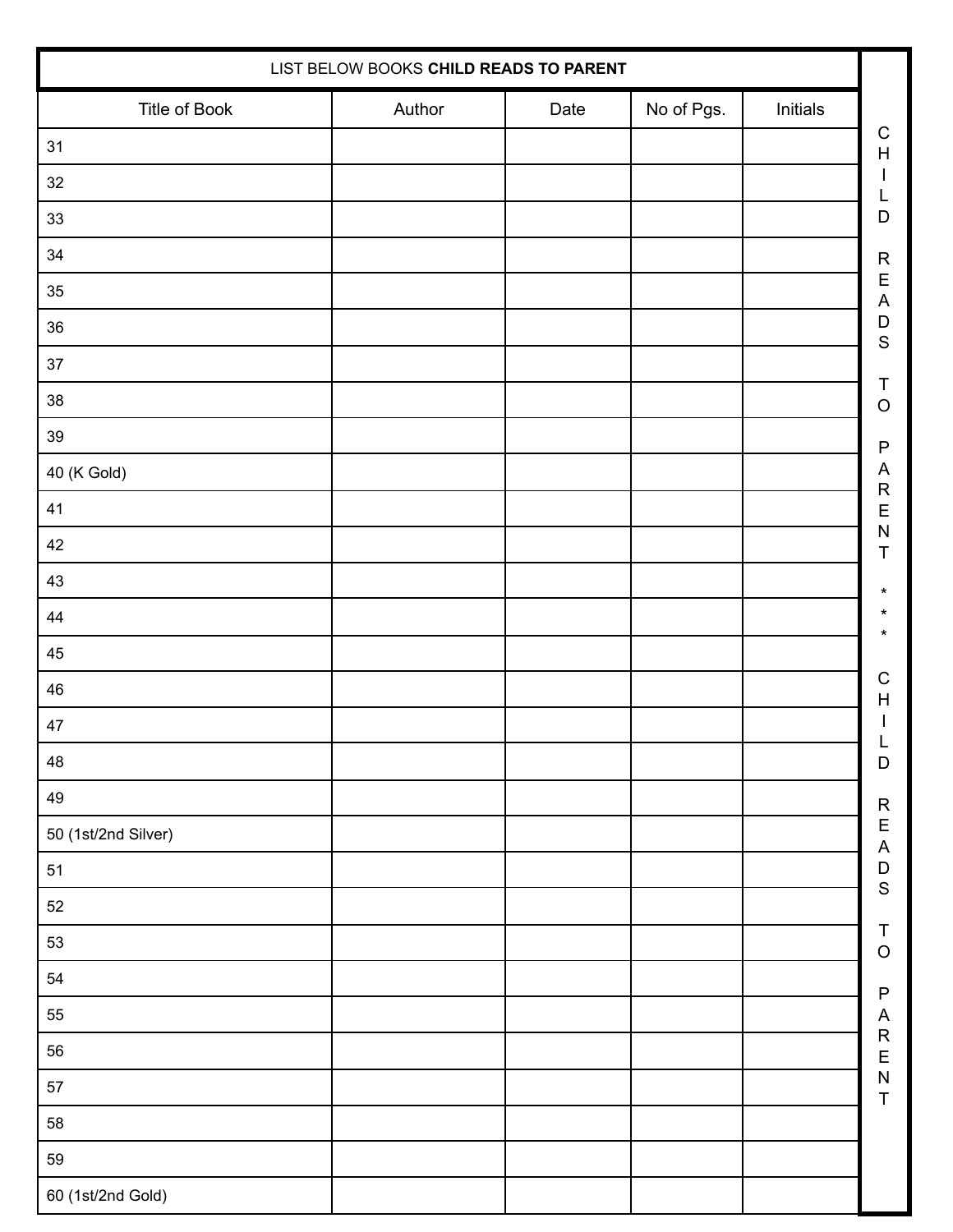| LIST BELOW BOOKS PARENT READS TO CHILD |        |      |            |          |                                                         |
|----------------------------------------|--------|------|------------|----------|---------------------------------------------------------|
| Title of Book                          | Author | Date | No of Pgs. | Initials |                                                         |
| $\mathbf{1}$                           |        |      |            |          | $\mathsf{P}$<br>$\boldsymbol{\mathsf{A}}$               |
| $\sqrt{2}$                             |        |      |            |          | R<br>E<br>N                                             |
| $\ensuremath{\mathsf{3}}$              |        |      |            |          | $\mathsf T$                                             |
| $\overline{4}$                         |        |      |            |          |                                                         |
| $\mathbf 5$                            |        |      |            |          | READS                                                   |
| $\,6$                                  |        |      |            |          |                                                         |
| $\boldsymbol{7}$                       |        |      |            |          |                                                         |
| $\bf 8$                                |        |      |            |          | $\sf T$                                                 |
| $\boldsymbol{9}$                       |        |      |            |          | $\circ$                                                 |
| $10\,$                                 |        |      |            |          | $\mathsf C$<br>$\boldsymbol{\mathsf{H}}$                |
| 11                                     |        |      |            |          | I                                                       |
| $12$                                   |        |      |            |          | L<br>$\mathsf D$                                        |
| $13$                                   |        |      |            |          |                                                         |
| 14                                     |        |      |            |          | *                                                       |
| $15\,$                                 |        |      |            |          | *                                                       |
| $16\,$                                 |        |      |            |          |                                                         |
| $17$                                   |        |      |            |          | $\mathsf{P}$                                            |
| $18\,$                                 |        |      |            |          | A<br>R<br>E<br>N<br>T                                   |
| $19$                                   |        |      |            |          |                                                         |
| $20\,$                                 |        |      |            |          |                                                         |
| 21                                     |        |      |            |          |                                                         |
| $22\,$                                 |        |      |            |          | R<br>E<br>A<br>D<br>S                                   |
| $23\,$                                 |        |      |            |          |                                                         |
| $24\,$                                 |        |      |            |          |                                                         |
| $25\,$                                 |        |      |            |          | $\begin{array}{c}\nT \\ O\n\end{array}$                 |
| 26                                     |        |      |            |          | $\frac{C}{H}$                                           |
| $27\,$                                 |        |      |            |          | $\mathsf{I}$                                            |
| ${\bf 28}$                             |        |      |            |          | $\begin{array}{c} \mathsf{L} \\ \mathsf{D} \end{array}$ |
| $29\,$                                 |        |      |            |          |                                                         |
| 30 (K Silver)                          |        |      |            |          |                                                         |